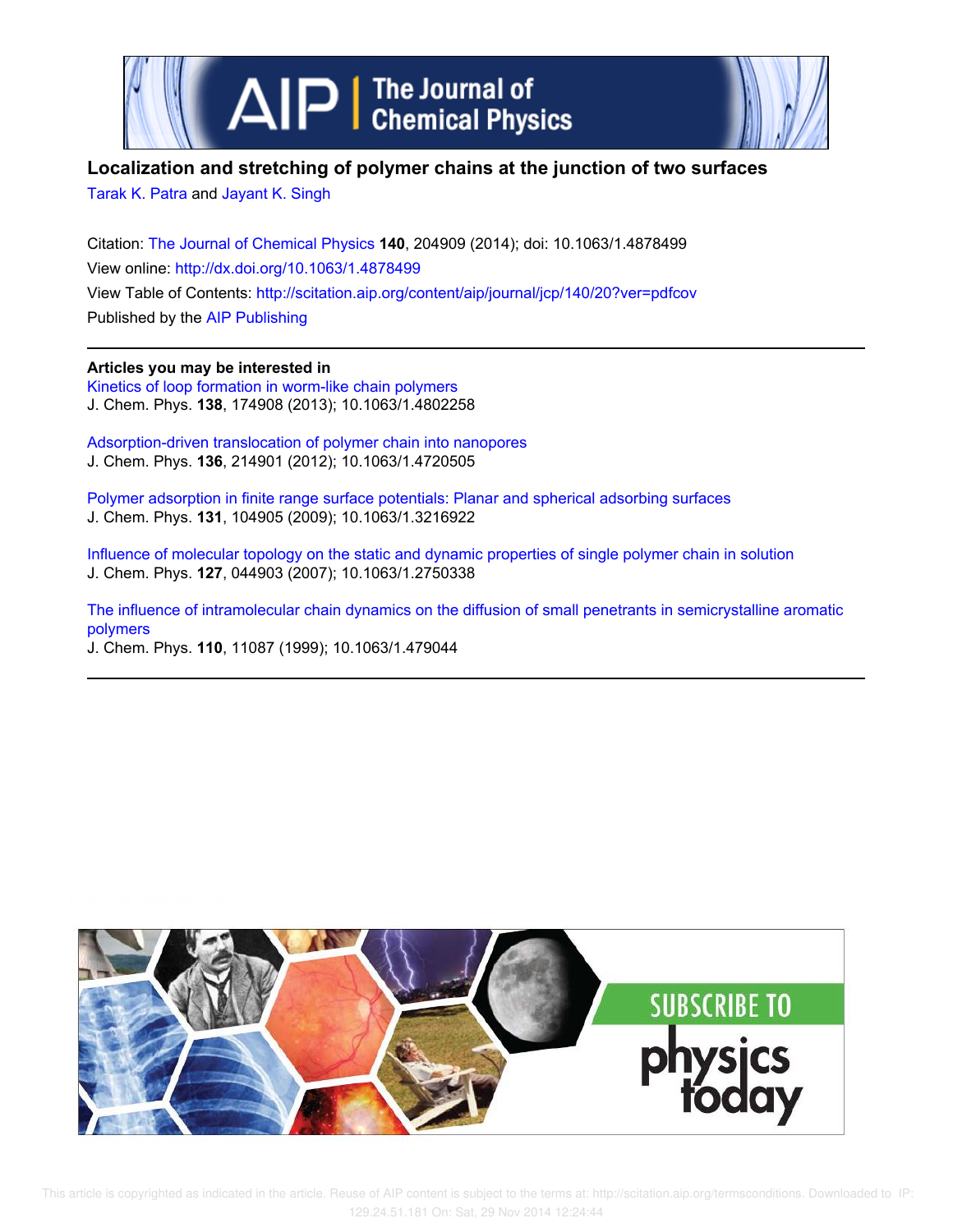

# **Localization and stretching of polymer chains at the junction of two surfaces**

Tarak K. Patra and Jayant K. Singha)

*Department of Chemical Engineering, Indian Institute of Technology Kanpur, Kanpur 208016, India*

(Received 1 December 2013; accepted 6 May 2014; published online 27 May 2014)

We present a molecular dynamics study on the stretching of a linear polymer chain that is adsorbed at the junction of two intersecting flat surfaces of varying alignments. We observe a transition from a two-dimensional to one-dimensional (1D) structure of the adsorbed polymer when the alignment, i.e., the angle between the two surfaces that form a groove,  $\theta$ , is below 135°. We show that the radius of gyration of the polymer chain  $R_g$  scales as  $R_g \sim N^{3/4}$  with the degree of polymerization *N* for  $\theta = 180^\circ$  (planer substrate), and the scaling changes to  $R_g \sim N^{1.0}$  for  $\theta < 135^\circ$  in good solvents. At the crossover point,  $\theta = 135^{\circ}$ , the exponent becomes 1.15. The 1D stretching of the polymer chain is found to be 84% of its contour length for  $\theta \le 90^\circ$ . The center of mass diffusion coefficient *D* decreases sharply with  $\theta$ . However, the diffusion coefficient scales with *N* as  $D \sim N^{-1}$ , and is independent of  $\theta$ . The relaxation time  $\tau$ , for the diffusive motion, scales as  $\tau \sim N^{2.5}$  for  $\theta = 180^\circ$ (planar substrate), which changes to  $\tau \sim N^{3.0}$  for  $\theta \le 90^\circ$ . At the crossover point, the exponent is 3.4, which is slightly higher than the 1D value of 3.0. Further, a signature of reptation-like dynamics of the polymer chain is observed at the junction for  $\theta \le 90^\circ$  due to its strong 1D localization and stretching. *© 2014 AIP Publishing LLC*. [http://dx.doi.org/10.1063/1.4878499]

## **I. INTRODUCTION**

Polymer-surface interfaces are researched with great interest owing to their importance in micro/nanofluidic devices, coating, adhesion, wetting, single molecule characterization, DNA sequencing, protein structure analysis, and several biophysical processes.<sup>1,2</sup> A polymer chain at a solid interface reduces its conformational entropy due to the presence of an impenetrable surface and gains enthalpy due to the bonding with the surface. This causes profound structural and dynamical changes to the polymer with respect to its bulk state.<sup>3</sup> However, solid surfaces can be designed to control the structure and dynamics of macromolecules. For example, a nano-patterned surface,<sup>4</sup> an entropic trap,<sup>5</sup> a ratchet slit,<sup>6</sup> and an orthogonal surface<sup>7</sup> enhance the fractionation of DNA and other macromolecules compared to a smooth surface. A polymer chain in such constrained geometries experiences anomalous diffusion, entropic trapping, loop-train conformation, adsorption-desorption, and reptation, etc. $5,8-10$ Further, a recent experiment shows that DNA molecules can be remarkably stretched along a particular direction on a lipid membrane supported on a grooved, one-dimensional (1D) periodic micro-structured surface.<sup>11</sup> On the other hand, twodimensional (2D) conformation of DNA is observed on a lipid membrane supported on a flat surface.<sup>10, 12</sup> Such an unexpected impact of the grooved or archetypical substrate is noteworthy and can be used to unfold DNA molecules in an open environment, giving insight into previously inaccessible states when in their natural three-dimensional (3D) environment. The unfolding of macromolecules plays an important role for their characterization, sequencing, and understanding their intermolecular interactions.<sup>13</sup> DNA molecules are also found to stretch in an open-channel, and approach their full contour length as the width of the channel decreases. $^{14}$ Further, efficient electrophoresis of DNA molecules across an orthogonal surface of a microchannel has been observed.<sup>7</sup> The structure of a DNA molecule on such narrow geometries, which are essentially a junction of two flat surfaces, appears to be 1D. The aim of the present work is to understand the structure and dynamics of a polymer at a junction where two flat surfaces intersect and form a groove. Using molecular dynamics (MD) simulations of a generic model system, we study the change in the radius of gyration  $(R<sub>g</sub>)$ , diffusion coefficient  $(D)$ , and the relaxation time  $(\tau)$  of polymer chains at the junction when the angle between the two surfaces changes. We further analyze the stretching of a linear polymer chain under such confinements.

The scaling relations between  $R_g$ , *D*, and  $\tau$  of a polymer chain with its size at the junction of two surfaces are of added interest. Under constrained geometries such as cylindrical, spherical, parabolic, and slit-like pore,  $R_g$ , *D*, and  $\tau$  of a polymer chain follow power law scaling with its length (*N*) and width of the confinement. $15, 16$  However, the scaling relations at the junction of two surfaces are not well understood. As expected for a self-avoiding walk,  $R_g \sim N^{\gamma}$ , where the exponent is related to the dimension of the polymer *d* as  $\gamma = 3/$  $(d+2)$  for good solvent conditions.<sup>17</sup> Therefore,  $R_g$  of an adsorbed polymer chain on a flat surface scales as  $R_g \sim N^{3/4}$ , as its conformation becomes 2D on the surface.<sup>18</sup> Similarly, the scaling relation for the 1D structure is  $R_g \sim N^{1.0.19}$  However, it is not clear how the scaling relations change as the conformation of a polymer is forced from 2D to 1D, such as the case of the present study.

a)Author to whom correspondence should be addressed. Electronic mail: jayantks@iitk.ac.in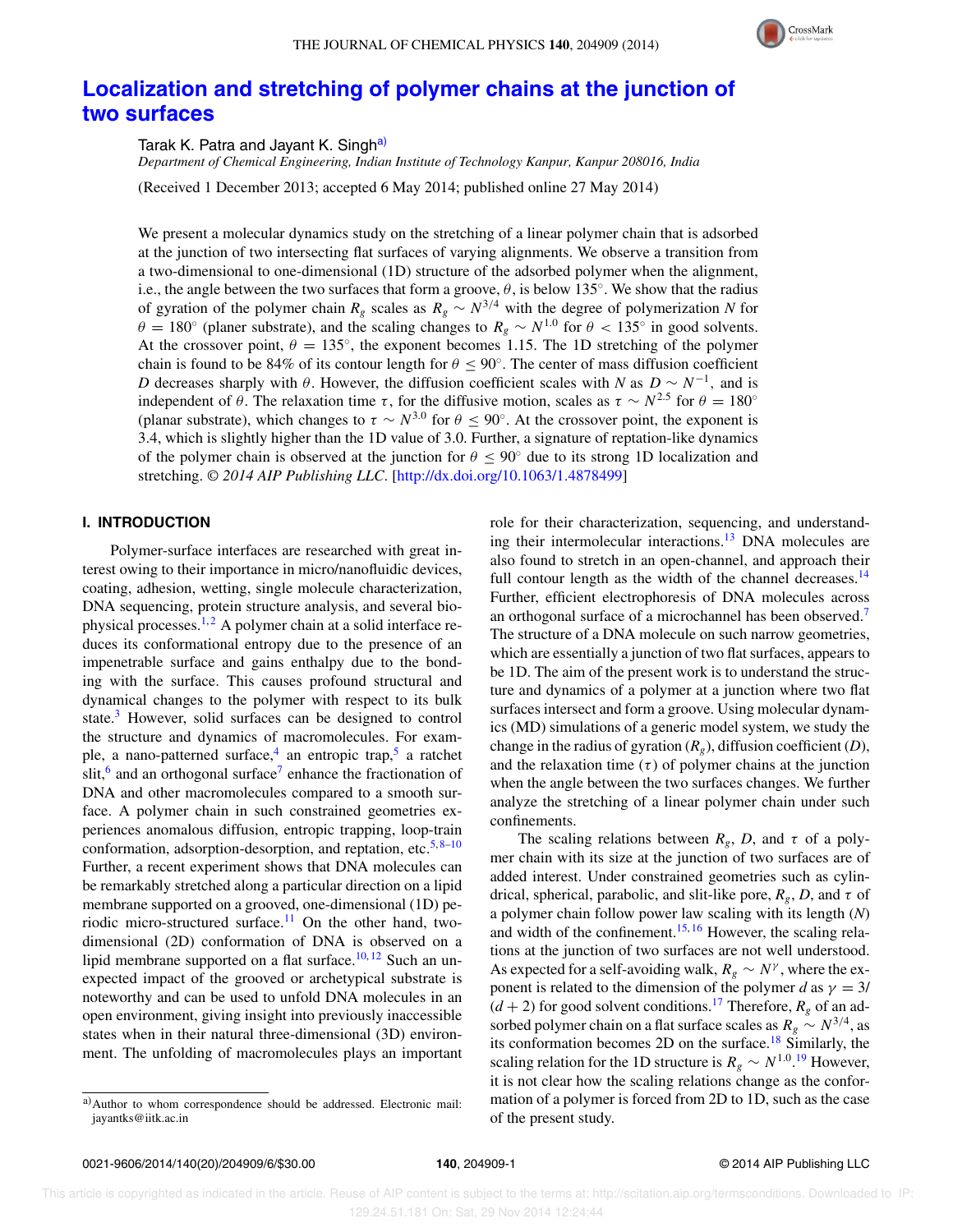Further, the geometric constrains imposed on a polymer molecule, induce significant changes in its dynamics.<sup>2</sup> The surface diffusion and relaxation are influenced by the topological details of surfaces.  $9,18,20,21$  The diffusion coefficient on a flat substrate is found to scale as  $D \sim N^{-1.0}$ , <sup>18, 22</sup> while on a corrugated surface, it is found to scale as  $D \sim N^{-1.5}$  18 In spite of the strong diffusion scaling on the corrugated surface, the authors of that study did not observe any reptation behavior. On the contrary, polyethylene glycol (PEG) adsorbed from an aqueous solution onto a monolayer of self-assembled octadecyltriethoxysilane coated onto a fused silica surface is found to reptate with  $D \sim N^{-1.5}$  <sup>20,23</sup>. The reptation of polymers in 2D is also observed with  $D \sim N^{-1.5}$ when obstacles are present in the medium. $24$  In Rouse dynamics, the relaxation time scales as  $\tau \sim N^{1+2\gamma}$ .<sup>25,26</sup> Because  $\tau \sim R_g^2/D$ , the scaling  $D \sim N^{-1.0}$  is expected for the Rouse dynamics. Therefore, the unexpected scaling is argued to be caused by the roughness of surfaces.<sup>2, 23</sup> Similarly, a polymer chain inside a cylinder stretches along the axis of the cylinder, and diffuses axially (1D) with  $D \sim N^{-1.0}$  and  $D \sim N^{-1.5}$ for smooth and corrugated surfaces, respectively.<sup>27</sup> This common observation strongly suggests that imposed topological constraints affect the dynamical scaling of a polymer, irrespective of its dimensionality. Here, we investigate the effects of topological constraints on scaling relations of a polymer chain as it transitions from 2D to 1D structure at the junction of two flat surfaces. To model such a junction or grooved substrate, we take two flat surfaces and place them at different alignments. The angle between the two surfaces,  $\theta$ , is considered as the measure of alignment. The scaling relations are derived for four alignments, namely,  $45^{\circ}$ ,  $90^{\circ}$ , 135◦ , and 180◦ (planar substrate).

The aim of the present study is to understand the usefulness of angular confinement in stretching a macromolecule, and derive scaling relations for its  $R_g$ ,  $D$ , and  $\tau$  with size, at the junction of two surfaces. The rest of this paper is organized as follows. The model of the polymer chain and surface, along with the simulation method used, is described in Sec. II. In Sec. III, we present the results and discussion, followed by conclusions in Sec. IV.

### **II. MODEL AND METHODS**

We use a coarse-grained model that has been successful in reproducing generic features of many experimental findings.<sup>2, 18, 28</sup> In this generic model, a polymer is represented by a chain of beads that interact via the Lennard-Jones (LJ) potential,

$$
V(r) = 4\varepsilon \left[ \left( \frac{r}{\sigma} \right)^{12} - \left( \frac{r}{\sigma} \right)^6 \right] - V(r_c), \qquad (1)
$$

where  $\varepsilon$  and  $\sigma$  are the characteristic energy and length scales, respectively. The results are presented in terms of  $\varepsilon$ ,  $\sigma$ , and *m*, where *m* is the mass of a bead. The cut-off distances,  $r_c$ , for good and poor solvents, are  $2^{1/6}\sigma$  and  $2 \times 2^{1/6}\sigma$ , respectively. In addition, any two adjacent beads in a polymer chain are connected by a finitely extensible non-linear elastic (FENE) potential,<sup>29</sup>

$$
V^{FENE} = \begin{cases} -\frac{1}{2}kR_0^2 \ln\left[1 - \left(\frac{r}{R_0}\right)^2\right] \text{for } r < R_0\\ \infty \text{ for } r \ge R_0 \end{cases} \tag{2}
$$

Here,  $k = 30\varepsilon\sigma^{-2}$  and  $R_0 = 1.5\sigma$ . The choice of these parameters prevents the crossing of any bonds in a chain. The surface is modeled as the (111) plane of an fcc lattice. Surface atoms are placed at lattice sites with neighbor distance of 1σ. As mentioned earlier, each confined substrate consists of two flat surfaces whose geometries are square, and the linear dimension is at least twice the length of a fully stretched polymer chain. An attractive surface-polymer interaction is chosen to model strong adsorption of the polymer chains. Polymer beads and surface atoms interact with the same potential as that of polymer beads interacting with each other in poor solvent conditions. The surface atoms have been frozen to ensure a static free energy barrier.<sup>27</sup>

Equations of motion are integrated using the velocity-Verlet algorithm<sup>30</sup> with a time step of  $0.005\tau_0$ , where  $\tau_0$  $=\sigma\sqrt{m/\varepsilon}$  is the unit of time. All the simulations are performed at a temperature  $T = 1.0 \varepsilon / k_B$ , imposed using a Langevin thermostat, with coupling constant  $\gamma = 0.1 \tau_0^{-1.16}$ Here,  $k_B$  is the Boltzmann constant. The initial configurations are equilibrated for  $10^8$  steps, followed by a production cycle of 10<sup>8</sup> steps. We ensure that the polymer chain has moved a distance several times of its own size during equilibration. All the simulations are carried out using the LAMMPS software package.<sup>31</sup>

#### **III. RESULTS AND DISCUSSION**

In Fig. 1, we show the conformations of a chain of 100 beads at the junction of two surfaces with different alignments. When the angle between the two surfaces is  $\theta = 180^\circ$ , i.e., a planer substrate, the conformation of an adsorbed chain is 2D. However, for  $\theta < 180^{\circ}$ , it tends to localize along the line of intersection between the two surfaces. The size of the polymer chain in different directions can be quantified by its radius of gyration:

$$
\langle R_g^2 \rangle = \frac{1}{N} \sum_{i=1}^N \langle (R_i - R_{CM})^2 \rangle.
$$
 (3)



FIG. 1. The conformations of a chain of 100 beads at the junction of two intersecting flat surfaces of varying alignments in good solvents. Substrates are shown smooth for clarity.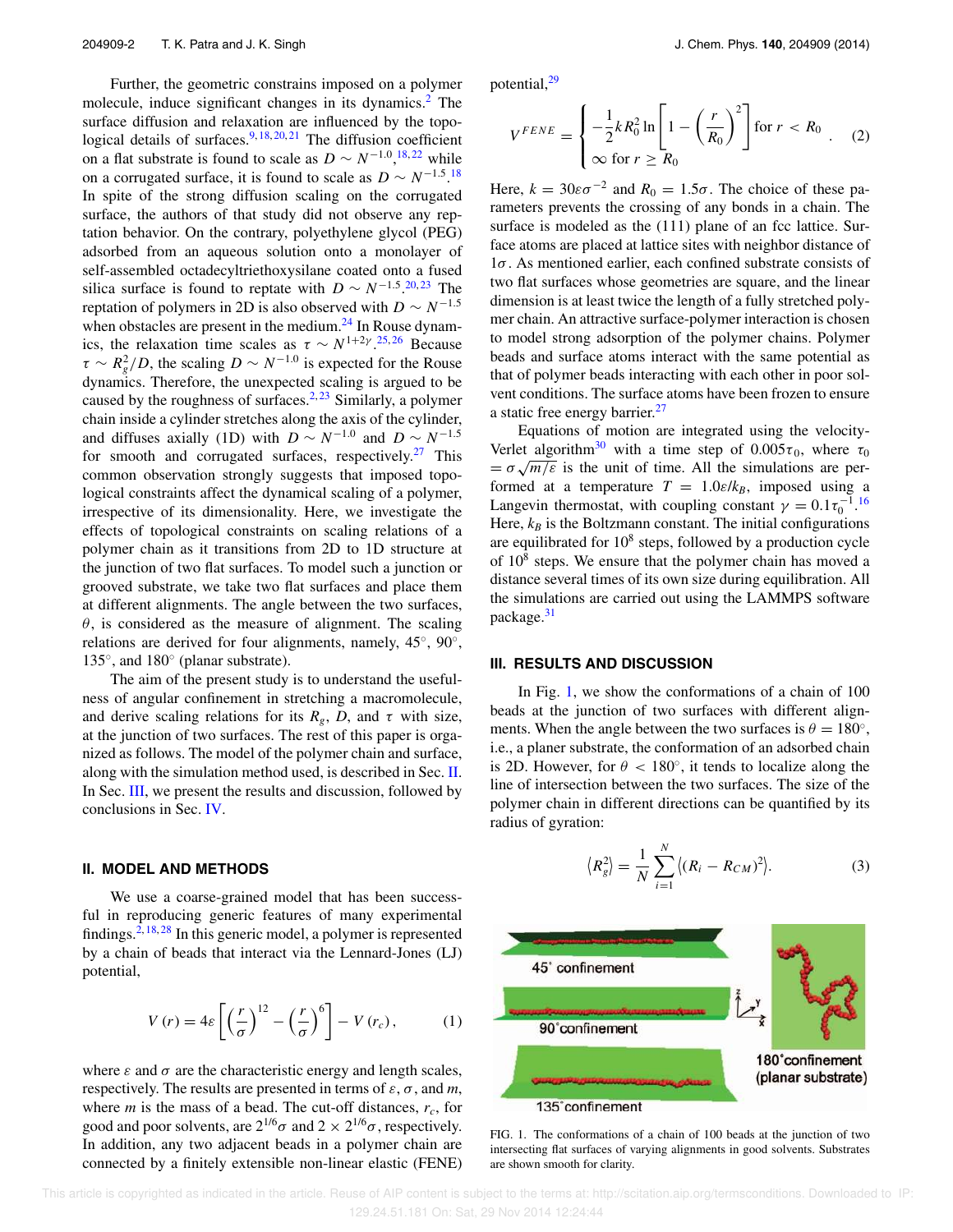

FIG. 2. The three components of the radius of gyration  $R_g$  of a polymer as a function of alignment,  $\theta$ . Panels (a) and (b) correspond to  $N = 10$ and  $N = 100$ , respectively, for good solvent conditions. Error bars are smaller than symbol sizes. Symbols are calculated values, and lines are to guide eyes.

Here, *RCM* is the position co-ordinate of the center of mass of a chain of *N* beads, and  $R_i$  is the position co-ordinate of the *i*th bead. Figs.  $2(a)$  and  $2(b)$  represent the three components of  $R_g$ , i.e.,  $R_{gx}$ ,  $R_{gy}$ , and  $R_{gz}$ , for  $N = 10$  and  $N = 100$ , respectively, for good solvent conditions. We use the Cartesian co-ordinate system with x-axis along the line of intersection of the two surfaces. The other two mutually orthogonal axes, i.e., *y*- and *z*-axis, are perpendicular to the *x*-axis, as shown in Fig. 1. At  $\theta = 180^\circ$ ,  $R_{gx}$  and  $R_{gy}$  are of equal magnitude and remain almost unchanged until  $\theta = 135^\circ$ , for the case of  $N = 10$ , as shown in Fig. 2(a). However,  $R_{gy}$  diminishes as  $\theta$ decreases further and the only significant component is  $R_{gx}$  for  $\theta$  < 135°. This is clearly evident for  $\theta = 90^\circ$  and  $\theta = 45^\circ$ , where  $R_{gy}$  and  $R_{gz}$  become smaller than  $1\sigma$ . Therefore, the radius of gyration of a polymer chain along the line of intersection,  $R_{gx}$ , is significantly higher than that in other directions, leading to its 1D conformation. This indicates a single file motion of the polymer. Furthermore, *Rgx* is significantly higher for  $\theta \le 90^\circ$  compared to that seen for  $\theta = 180^\circ$ . This implies a significant stretching of the polymer chain along the x-axis, as the angle between the two surfaces decreases. For  $N = 100$ , as shown in Fig.  $2(b)$ , the  $R_{gx}$  and  $R_{gy}$  are of equal magnitude for  $\theta = 180^\circ$ , as expected for a planar substrate. However,  $R_{gy}$ and  $R_{gz}$  become insignificant in comparison to  $R_{gx}$  at  $\theta = 150^\circ$ and  $R_{gx}$  is the only significant component when  $\theta \leq 150^\circ$ . Thus, a localization transition takes place at  $\theta = 150^\circ$ : above this, the polymer chain retains a 2D conformation, while below this it is trapped within the groove of the substrate in a 1D conformation along the x-axis. We find, for example, *Rgx*  $= 7.64 \pm 0.03$  for  $\theta = 180^{\circ}$ , and  $R_{gx} = 23.66 \pm 0.07$  for  $\theta$  $= 45^\circ$ , in the case of a 100 bead chain. This is more than a 100% increase in size of the polymer chain in such a narrow confinement. Because the significant component of the radius of gyration of a polymer chain is  $R_{gx}$  for  $\theta \le 135^\circ$ , we only consider  $R_{gx}$  for further investigation. Similarly,  $R_{gx}$  and  $R_{gy}$ are the significant components of the radius of gyration of a polymer for  $\theta = 180^\circ$ , hence we consider  $R_{g||} = \sqrt{R_{gx}^2 + R_{gy}^2}$ for further analysis in the planer substrate case. To this end, we drop the suffixes of  $R_g$ , which represent directions.

The strong localization of a polymer chain at the junction can be realized by its strong adsorption energy as shown



FIG. 3. The binding energy of a chain per bead on a substrate as a function of alignment for good solvent conditions. The symbols circle and square represent values for  $N = 10$  and  $N = 100$ , respectively. Lines serve as a guide to eyes. Error bars are smaller than symbol sizes.

in Fig. 3. Here, the adsorption energy is defined as the pairinteraction energy between a substrate and a polymer chain, which is shown for two cases:  $N = 10$  and  $N = 100$ . It represents the adsorption energy per bead,  $E$ , as a function of  $\theta$  for good solvent conditions. *E* is lowest at  $\theta = 45^\circ$ . It increases as  $\theta$  increases, and plateaus at  $\theta = 135^\circ$  for  $N = 10$ . However for  $N = 100$ , *E* plateaus at  $\theta = 175^\circ$ . *E* is slightly higher for  $N = 10$  than that for  $N = 100$  when  $\theta \ge 90^\circ$  and, as is evident from the figure, the difference between  $E$  for  $N = 10$  and  $N = 100$  is maximum at  $\theta \sim 135^\circ$ .

Next, we look at the scaling relation of  $R_g$  with *N*, on the substrates. Figs.  $4(a)$  and  $4(b)$  represent  $R_g$  as a function of *N* for good and poor solvent conditions, respectively, for different alignments. At  $\theta = 180^\circ$ , we find  $R_g \sim N^{0.75}$ , but stronger scaling is observed for  $\theta$  < 180 $^{\circ}$ , as shown in Fig. 4(a), for good solvent conditions. For  $\theta = 90^\circ$  and  $\theta$  $= 45^\circ$ , the exponent becomes 1.0. At the crossover point,  $\theta = 135^\circ$ , the exponent increases to 1.15. The higher exponent indicates that structural differences between two polymer chains of different lengths are highest at  $\theta = 135^\circ$ . This is in agreement with the adsorption energy difference between the chains, which displays a maximum at  $\theta = 135^\circ$ , as shown in Fig. 3. For poor solvent conditions (Fig.  $4(b)$ ), a weaker



FIG. 4. The radius of gyration  $R_g$  of a polymer chain as a function of its length *N*. For 180<sup>°</sup> alignment, i.e., flat substrate,  $R_g$  is in-plane radius of gyration, and all other cases,  $R_g$  is axial radius of gyration along x-axis. Panels (a) and (b) represent data for good and poor solvent conditions, respectively. Error bars are smaller than symbol sizes.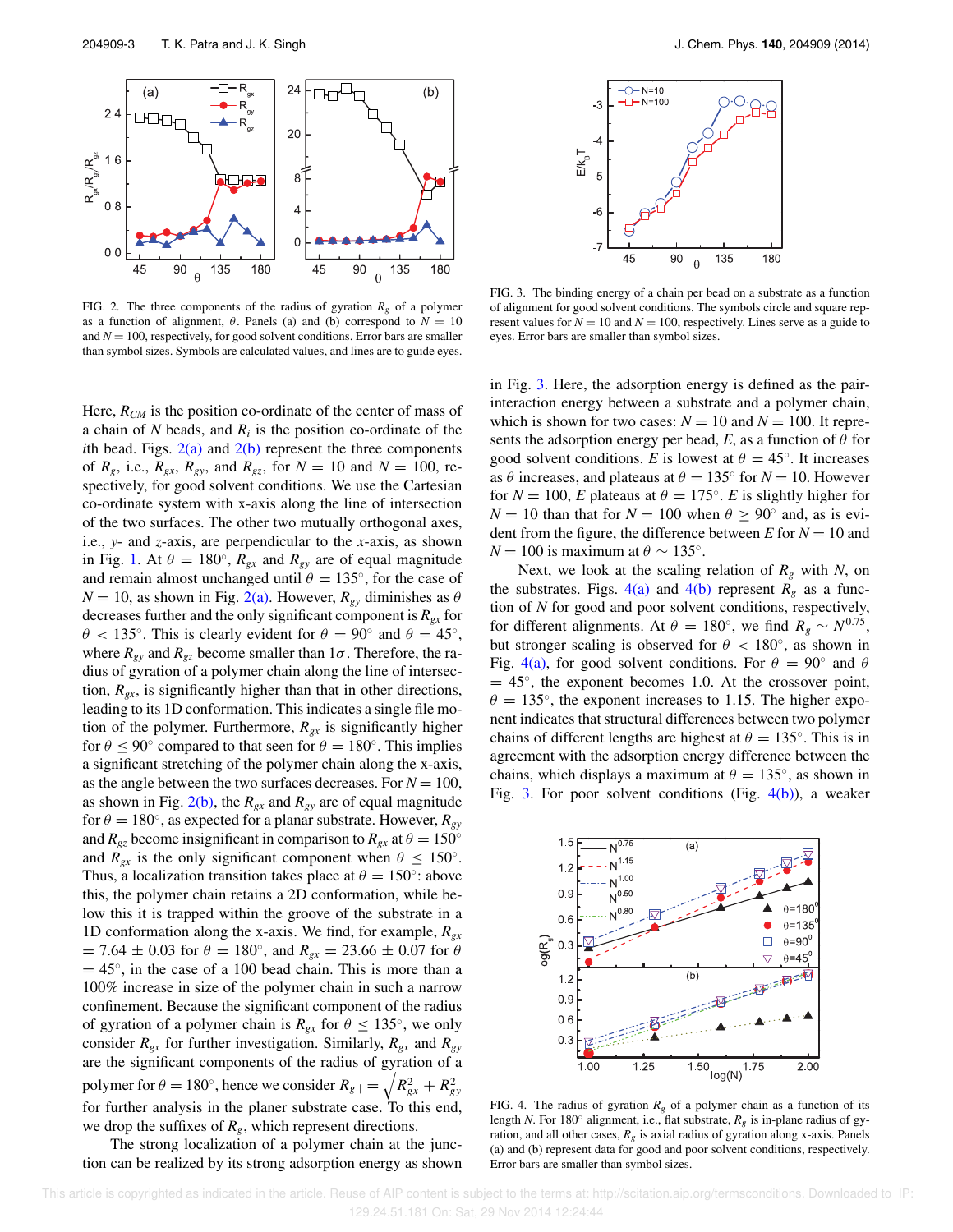

FIG. 5. The stretching of a polymer chain *S*, which is the ratio of its end-toend distance to its contour length, is shown as a function of the alignment  $\theta$ . Error bars are smaller than symbol sizes. Lines are to guide eyes.

scaling is observed, with exponents 0.5 for  $\theta = 180^\circ$  and 0.8 for  $\theta = 135^\circ$ . With a further decrease in  $\theta$ , however, the exponent becomes 1.0, similar to that for good solvent conditions. This indicates the dominance of a groove-like substrate, when  $\theta \le 90^{\circ}$ , on the conformation of a polymer chain, which remains uninfluenced by solvent conditions. The stretching *S* of a polymer chain in such confinements can be measured as

$$
S = \frac{X}{L}.\tag{4}
$$

Here, *X* and *L* are the end-to-end distance and contour length of a polymer chain, respectively.<sup>14</sup> Fig. 5 shows stretching as a function of alignment for four chain lengths in good solvents. Stretching is lowest at  $\theta = 180^\circ$ , i.e., on a planer substrate. Stretching increases as alignments decrease, and plateaus at  $\theta$  $= 90^\circ$ , beyond which stretching is insignificant. A maximum of around 84% stretching is observed at  $\theta = 90^\circ$  and 45°.

We now focus on the diffusion of a polymer chain at the junction of the two surfaces. The diffusion coefficient of the center of mass of a polymer chain is calculated from the mean square displacement (MSD) curve,

$$
g(t) = \langle [R_{CM}(t) - R_{CM}(0)]^2 \rangle. \tag{5}
$$

The diffusion coefficient *D* is related to  $g(t)$ , showing a linear dependence with time as  $2dD = \lim_{t \to \infty} dg(t)/dt$ , where the dimensionality  $d = 2$  for  $\theta = 180^\circ$ , and  $d = 1$  for all other cases. For all chain lengths, *D* is calculated in the diffusive regime of  $g(t)$ , similar to our recent work.<sup>32</sup> We plot  $log(D)$  vs.  $log(N)$ for all the cases, in Figs.  $6(a)$  and  $6(b)$ , for good and poor solvent conditions, respectively. As  $\theta$  decreases from 180 $^{\circ}$ , the diffusion coefficient decreases. The dynamics is significant in the *x*- and *y*-directions for  $\theta = 180^\circ$ . However, it is only significant in the x-direction for  $\theta \leq 135^\circ$ . Hence, we calculate 2D diffusion coefficients for  $\theta = 180^\circ$ , and 1D diffusion coefficients for all other cases. The lowest diffusion is seen for the case of  $\theta = 45^\circ$ , where maximum stretching is observed. In all the cases, the diffusion coefficient scales as  $D \sim N^{-1}$ , except for  $\theta = 135^{\circ}$ , in poor solvents, where the exponent is slightly higher at 1.11. Our findings on the planer substrate are in agreement with that estimated from previous experiments<sup>10</sup> and simulations. $18$  The scaling relation for the 1D structures is similar to that inside a nanotube.<sup>27</sup> In spite of a weak diffusion scaling, we see a caterpillar-like motion of the chain for  $\theta \le 90^\circ$ , along the x-axis.

As the degree of confinement increases, we observe a significant change in the structure of a polymer chain, cou-



FIG. 6. The diffusion coefficient of a polymer chain *D* as a function of its length *N*. For 180<sup>°</sup> alignment, i.e., flat substrate, *D* corresponds to in-plane (2D) diffusion, and for all other cases, it is 1D along x-axis. Panels (a) and (b) represent data for good and poor solvent conditions, respectively. Error bars are smaller than symbol sizes.

pled with extremely slow dynamics. It is, therefore, important to investigate the structural relaxation of polymers under such topologically strong constrains. We estimate the relaxation time of the diffusive motion,  $\tau$ , by solving

$$
g(t = \tau) = R_g^2. \tag{6}
$$

This equation expresses  $\tau$  to be the time required for a chain to move a distance of the order of its own size.  $26, 33$  As was done with *D* above, we calculate  $\tau$  in 2D for  $\theta = 180^\circ$ , and 1D for all other cases.  $\tau$  as a function of *N* is shown in Figs. 7(a) and 7(b), for good and poor solvent conditions, respectively. The relaxation time increases as the alignment decreases from  $\theta$  $= 180^\circ$ , which is in agreement with slower diffusion, noted earlier. We obtain the scaling relation  $\tau \sim N^{2.5}$  on the planer substrate, i.e.,  $\theta = 180^\circ$  for good solvent conditions as shown in Fig. 7(a). The exponent is 3.0 for  $\theta \leq 135^{\circ}$ . For poor



FIG. 7. The longest relaxation time  $\tau$  of a polymer chain as a function of its length *N*. For 180 $\circ$  alignment, i.e., flat substrate,  $\tau$  corresponds to 2D, and for all other cases, it corresponds to 1D relaxation along x-axis. Panels (a) and (b) represent data for good and poor solvent conditions, respectively. Error bars are smaller than symbol sizes.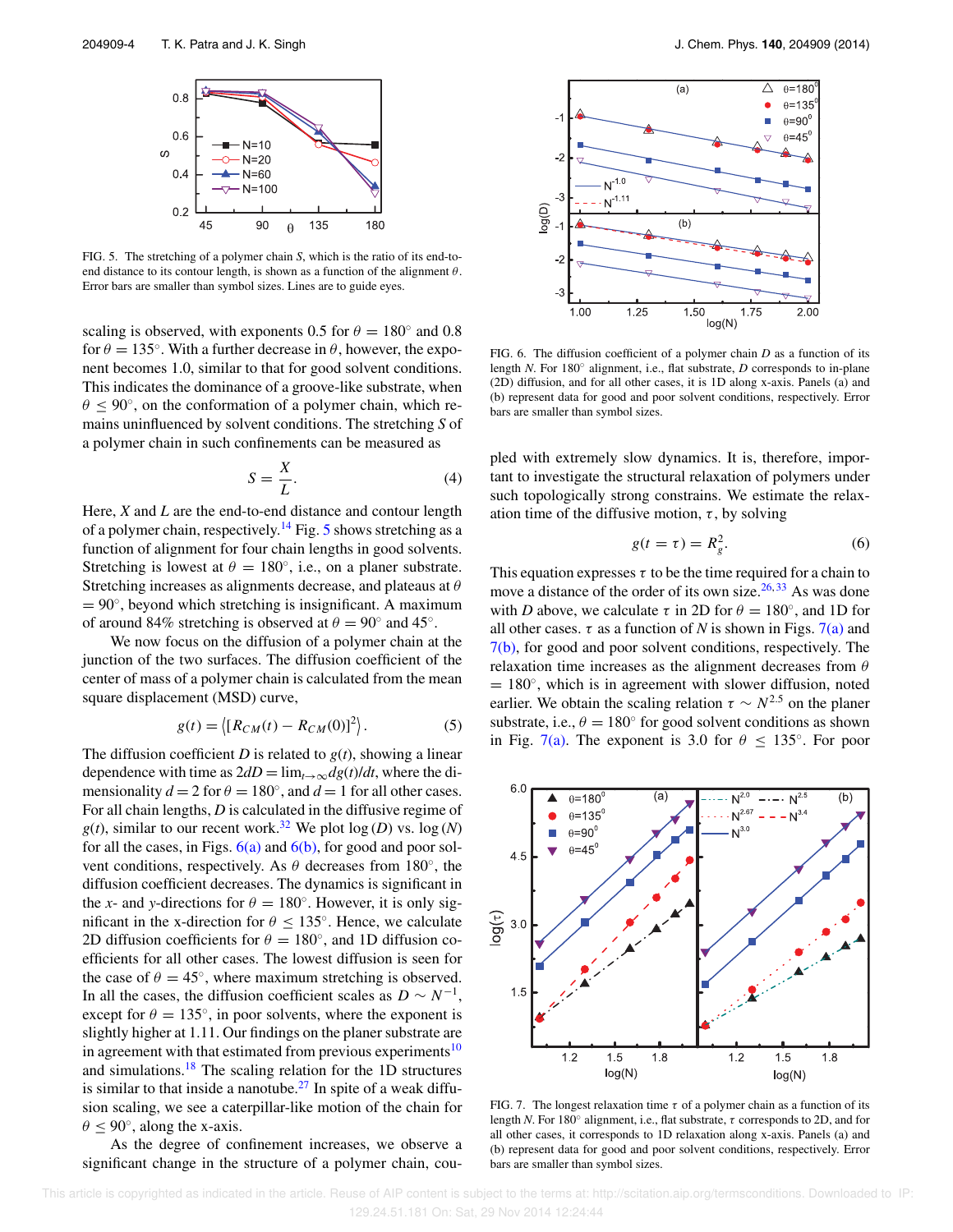solvent conditions, as shown in Fig.  $7(b)$ , the exponent is 2.0 for a planer substrate, and increases as the degree of confinement increases. It becomes 2.6 for  $\theta = 135^\circ$ , and goes to 3.0 for  $\theta \le 90^\circ$ . For  $\theta \le 90^\circ$ , the exponent is independent of solvent conditions.

#### **IV. CONCLUSIONS**

We presented a molecular dynamics study on the structure and dynamics of polymers at the intersection of two flat surfaces, forming a groove-like substrate. In particular, we demonstrated the localization, stretching, and crossover dynamics of a polymer chain at the junction when the angle between the two surfaces is below a critical value. The polymer chain is trapped energetically along the line of intersection of the two surfaces. It is also stretched significantly along the line of intersection of the two surfaces. The stretching increases as the angle between the two surfaces  $\theta$  decreases, taking a maximum value of around 84% of its contour length when  $\theta = 90^\circ$ , i.e., when it is an orthogonal substrate. The amount of stretching remains almost unchanged as  $\theta$  further decreases. The stretching is of the same order as that of DNA inside an open channel.<sup>14</sup> The 1D radius of gyration of a flexible polymer chain scales linearly with its length when  $\theta \leq 135^{\circ}$  for good solvent conditions, similar to that inside a nanotube.<sup>27</sup>

Dynamical properties of the polymer chain on the substrates are also studied. The center of mass diffusion coefficient decreases as  $\theta$  decreases. However, the diffusion coefficient scales with length as  $D \sim 1/N$ , irrespective of  $\theta$ . The relaxation time along the junction scales as  $\tau \sim N^3$  for  $\theta$  < 135°. Reptation along the line of intersection of the two surfaces is also observed for  $\theta \le 90^\circ$ . Our prediction on linearization of polymer chains is in agreement with experimental observation of DNA stretching on a lipid membrane supported on a grooved substrate.<sup>11</sup>

The present molecular dynamics study revealed the mechanism that governs localization and stretching of polymers on grooved substrates. Stretching of a polymer chain on a substrate with a curved region is very significant, as it has many advantages over the traditional methods. It avoids any flow, and avoids the difficulties of inserting macromolecules inside micro fluidic channels in order to stretch it. Stretched molecules on the substrate could be exposed to a larger surrounding. Thus, the present work has important implications in single molecule characterization, micro/nanofluidic device design, and biotechnological applications.

#### **ACKNOWLEDGMENTS**

This work is supported by the Department of Science and Technology (DST), Government of India. The computational resources are provided by the Centre for Development and Advance Computing (CDAC) Pune, India, and the HPC cluster of the Computer Center (CC), Indian Institute of Technology Kanpur. T.K.P. acknowledges the Council of Scientific and Industrial Research (CSIR), Government of India, for a senior research fellowship (SRF).

- <sup>1</sup>M. Muthukumar, Annu. Rev. Biophys. Biomol. Struct. **36**, 435 (2007); J. Mathe, A. Aksimentiev, D. R. Nelson, K. Schulten, and A. Meller, Proc. Natl. Acad. Sci. U.S.A. **102**, 12377 (2005); J. D. Coninck and T. D. Blake, Annu. Rev. Mater. Res. **38**, 1 (2008); K. D. Dorfman, S. B. King, D. W. Olson, J. D. P. Thomas, and D. R. Tree, Chem. Rev. **113**, 2584 (2013); L. D. Site, C. F. Abrams, A. Alavi, and K. Kremer, Phys. Rev. Lett. **89**, 156103 (2002); S. C. Bae and S. Granick, Annu. Rev. Phys. Chem. **58**, 353 (2007); G. W. Slater, C. Holm, M. V. Chubynsky, H. W. d. Haan, A. Dube, K. Grass, O. A. Hickey, C. Kingsburry, D. Sean, T. N. Shendruk, and L. Zha, Electrophoresis **30**, 792 (2009); F. Persson and J. O. Tegenfeldt, Chem. Soc. Rev. **39**, 985 (2010); K. Binder, A. Milchev, and J. Baschnagel, Annu. Rev. Mater. Sci. **26**, 107 (1996).
- <sup>2</sup>A. Milchev, J. Phys.: Condens. Matter **23**, 103101 (2011).
- <sup>3</sup>M. Rubinstein and R. H. Colby, *Polymer Physics* (Oxford University Press, Oxford, 2003).
- <sup>4</sup>B. Li, X. Fang, H. Luo, Y.-S. Seo, E. Petersen, Y. Ji, M. Rafailovich, J. Sokolov, D. Gersappe, and B. Chu, Anal. Chem. **78**(4743), 4743 (2006).
- 5 J. Han, S. W. Turner, and H. G. Craighead, Phys. Rev. Lett. **83**(8), 1688 (1999).
- <sup>6</sup>Z. Wang, Z. Jia, and X. He, Soft Matter **9**, 11107 (2013).
- <sup>7</sup>A. Ghosh, T. K. Patra, R. Kant, R. K. Singh, J. K. Singh, and S. Bhattacharya, App. Phys. Lett. **98**, 164102 (2011).
- <sup>8</sup>A. Milchev, W. Paul, and K. Binder, Macromol. Theory Simul. **3**, 305 (1994); J. Han and H. G. Craighead, Science **288**, 1026 (2000); N. Pernodet, V. Samuilov, K. Shin, J. Sokolov, M. H. Rafailovich, D. Gersappe, and B. Chu, Phys. Rev. Lett. **85**(26), 5651 (2000); N. Hoda and S. Kumar, J. Chem. Phys. **128**, 164907 (2008); A. Milchev and K. Binder, Macromolecules **29**, 343 (1996).
- <sup>9</sup>T. G. Desai, P. Keblinski, S. K. Kumar, and S. Granick, Phys. Rev. Lett. **98**, 218301 (2007).
- <sup>10</sup>B. Maier and J. O. Radler, Phys. Rev. Lett. **82**(9), 1911 (1999).
- <sup>11</sup>M. B. Hochrein, J. A. Leierseder, L. Golubovic, and J. O. Radler, *Phys.* Rev. Lett. **96**, 038103 (2006).
- <sup>12</sup>B. Maier and J. O. Radler, Macromolecules **33**, 7185 (2000); C.-M. Chang, Y.-G. Lau, J.-C. Tsai, and W.-T. Juan, Euro. Phys. Lett. **99**, 48008 (2012).
- <sup>13</sup>Q.-L. Cao, W.-L. Wang, Y. D. Li, and C. S. Liu, J. Chem. Phys. **134**, 044508 (2011); S. F. Hsieh and H. H. Wei, Phys. Rev. E **79**, 021901 (2009).
- <sup>14</sup>Y. Kim, K. S. Kim, K. L. Kounovsky, R. Chang, G. Y. Jung, J. J. de Pablo, K. Jo, and D. C. Schwartz, Lab Chip **11**, 1721 (2011).
- <sup>15</sup>Y. Wang, D. R. Tree, and K. D. Dorfman, Macromolecules **44**, 6594 (2011); W. Reisner, K. J. Morton, R. Riehn, Y. M. Wang, Z. Yu, M. Rosen, J. C. Sturm, S. Y. Chou, E. Frey, and R. H. Austin, Phys. Rev. Lett. **94**, 196101 (2005); J. W. Yeh, A. Taloni, Y.-L. Chen, and C.-F. Chou, Nano Lett. **12**, 1597 (2012); A. Balducci, C.-C. Hsieh, and P. S. Doyle, Phys. Rev. Lett. **99**, 238102 (2007); N. Douville, D. Huh, and S. Takayama, Anal. Bioanal. Chem. **391**, 2395 (2008); Y. L. Chen, M. D. Graham, J. J. de Pablo, G. C. Randall, M. Gupta, and P. S. Doyle, Phys. Rev. E **70**, 060901(R) (2004); Y. Jung, S. Jun, and B.-Y. Ha, *ibid.* **79**, 061912 (2009); J. Tang, S. L. Levy, D. W. Trahan, J. J. Jones, H. G. Craighead, and P. S. Doyle, Macromolecules **43**, 7368 (2010); J. Wang and H. Gao, J. Mech. Behav. Biomed. Mater **4**, 174 (2011); Y.-J. Sheng and M.-C. Wang, J. Chem. Phys. **114**, 4724 (2001).
- <sup>16</sup>J. Kim, C. Jeon, H. Jeong, Y. Jung, and B.-Y. Ha, Soft Matter **9**, 6142 (2013).
- <sup>17</sup>P. G. d. Gennes, *Scaling Concepts in Polymer Physics* (Cornell University Press, Ithaca, 1979).
- <sup>18</sup>D. Mukherji, G. Bartels, and M. H. Muser, Phys. Rev. Lett. **100**, 068301 (2008).
- <sup>19</sup>P. Cifra, J. Chem. Phys. **131**, 224903 (2009).
- <sup>20</sup>S. A. Sukhishvili, Y. Chen, J. D. Müller, E. Gratton, K. S. Schweizer, and S. Granick, Nature (London) **406**, 146 (2000).
- <sup>21</sup>H.-J. Qian, L.-J. Chen, Z.-Y. Lu, and Z.-S. Li, Phys. Rev. Lett. **99**, 068301 (2007); N. Hoda and S. Kumar, Phys. Rev. E **79**, 020801(R) (2009); A. L. Ponomarev, T. D. Sewell, and C. J. Durning, J. Polym. Sci. B: Polym. Phys. **38**, 1146 (2000).
- <sup>22</sup>T. G. Desai, P. Keblinski, and S. K. Kumar, J. Chem. Phys. **128**, 044903 (2008).
- <sup>23</sup>S. A. Sukhishvili, Y. Chen, J. D. Muller, E. Gratton, K. S. Schweizer, and S. Granick, Macromolecules **35**, 1776 (2002).
- <sup>24</sup>T. G. Desai, P. Keblinski, S. K. Kumara, and S. Granick, J. Chem. Phys. **124**, 084904 (2006); R. Azuma and H. Takayama, *ibid.* **111**, 8666 (1999).